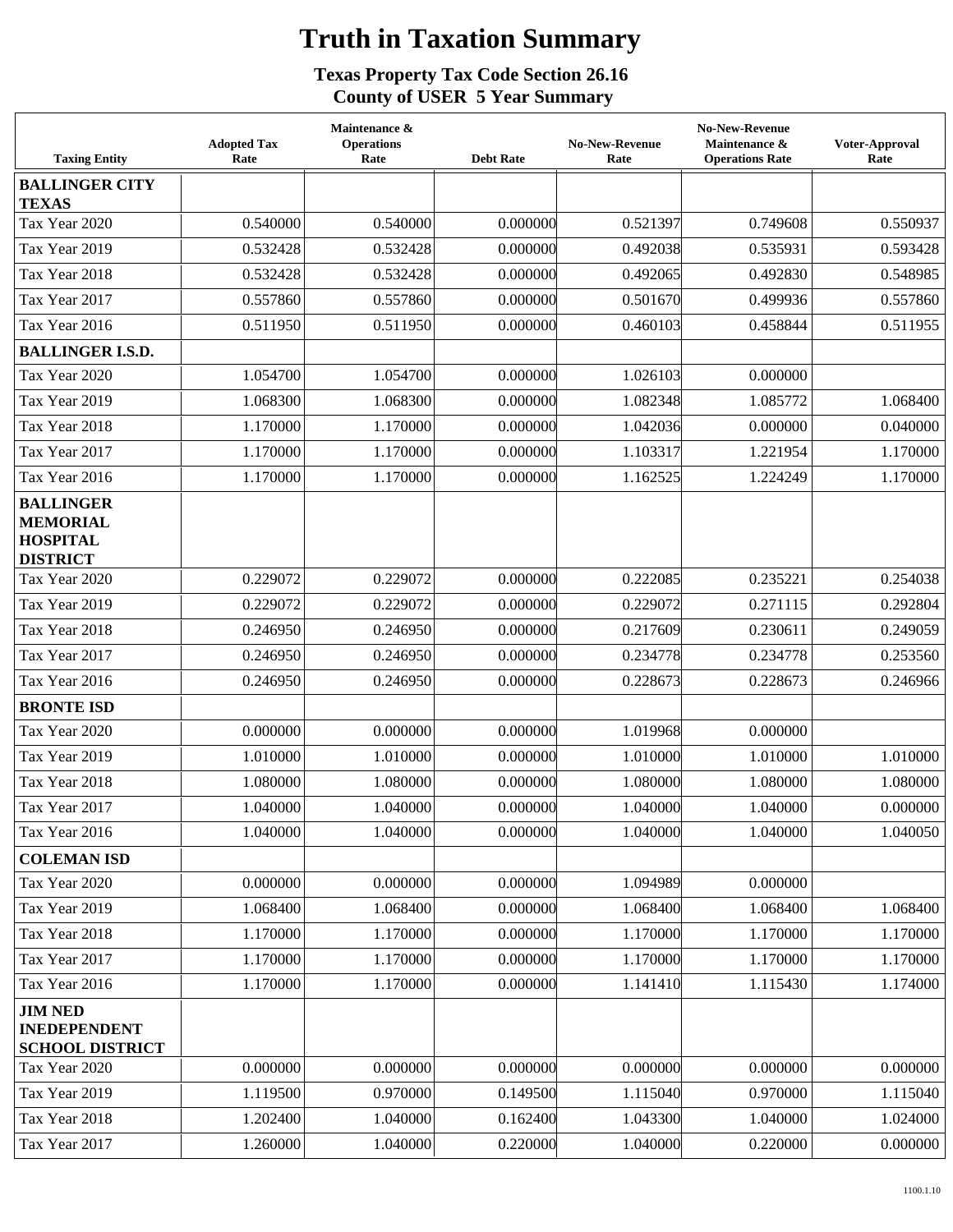| Tax Year 2016                              | 1.260000 | 1.040000 | 0.220000 | 1.040000 | 1.040000 | 1.040000 |
|--------------------------------------------|----------|----------|----------|----------|----------|----------|
| <b>LIPAN KICKAPOO</b><br><b>WATER DIST</b> |          |          |          |          |          |          |
| Tax Year 2020                              | 0.000000 | 0.000000 | 0.000000 | 0.009674 | 0.009686 | 0.010025 |
| Tax Year 2019                              | 0.009710 | 0.009710 | 0.000000 | 0.009710 | 0.009710 | 0.009710 |
| Tax Year 2018                              | 0.010300 | 0.010300 | 0.000000 | 0.010300 | 0.010300 | 0.000000 |
| Tax Year 2017                              | 0.010400 | 0.010400 | 0.000000 | 0.104000 | 0.104000 | 0.000000 |
| Tax Year 2016                              | 0.010400 | 0.010400 | 0.000000 | 0.010880 | 0.010880 | 0.011750 |
| <b>LIPAN KICKAPOO</b><br><b>WATER DIST</b> |          |          |          |          |          |          |
| Tax Year 2020                              | 0.009519 | 0.009519 | 0.000000 | 0.000000 | 0.000000 | 0.009519 |
| <b>CITY OF MILES</b>                       |          |          |          |          |          |          |
| Tax Year 2020                              | 0.305880 | 0.305880 | 0.000000 | 0.305880 | 0.306464 | 0.317190 |
| Tax Year 2019                              | 0.319058 | 0.319058 | 0.000000 | 0.298197 | 0.298197 | 0.322052 |
| Tax Year 2018                              | 0.319058 | 0.319058 | 0.000000 | 0.302937 | 0.302937 | 0.327171 |
| Tax Year 2017                              | 0.316738 | 0.316738 | 0.000000 | 0.316738 | 0.316738 | 0.342077 |
| Tax Year 2016                              | 0.335179 | 0.335179 | 0.000000 | 0.318829 | 0.318829 | 0.344335 |
| <b>MILES I.S.D.</b>                        |          |          |          |          |          |          |
| Tax Year 2020                              | 1.333564 | 1.046400 | 0.287164 | 1.335586 | 0.000000 | 1.333564 |
| Tax Year 2019                              | 1.389020 | 1.068450 | 0.320570 | 1.374562 | 1.034570 | 1.379202 |
| Tax Year 2018                              | 1.493300 | 1.170000 | 0.323300 | 1.341401 | 1.224752 | 1.423518 |
| Tax Year 2017                              | 1.520000 | 1.170000 | 0.350000 | 1.410821 | 1.212034 | 1.422887 |
| Tax Year 2016                              | 1.506780 | 1.170000 | 0.336780 | 1.461912 | 1.170574 | 1.506780 |
| <b>NORTH RUNNELS</b><br><b>HOSPITAL</b>    |          |          |          |          |          |          |
| Tax Year 2020                              | 0.363629 | 0.363629 | 0.000000 | 0.353629 | 0.354894 | 0.383285 |
| Tax Year 2019                              | 0.381305 | 0.381305 | 0.000000 | 0.354533 | 0.354533 | 0.382895 |
| Tax Year 2018                              | 0.381000 | 0.381000 | 0.000000 | 0.352969 | 0.352969 | 0.381206 |
| Tax Year 2017                              | 0.415600 | 0.415600 | 0.000000 | 0.385209 | 0.385209 | 0.416025 |
| Tax Year 2016                              | 0.420273 | 0.420273 | 0.000000 | 0.420298 | 0.420298 | 0.453921 |
| OLFEN I.S.D.                               |          |          |          |          |          |          |
| Tax Year 2020                              | 1.054700 | 1.054700 | 0.000000 | 1.135435 | 0.000000 | 1.076081 |
| Tax Year 2019                              | 1.098400 | 1.068400 | 0.030000 | 1.087989 | 3.017402 | 1.103838 |
| Tax Year 2018                              | 1.205000 | 1.170000 | 0.035000 | 0.682397 | 1.130344 | 1.174323 |
| Tax Year 2017                              | 1.226260 | 1.170000 | 0.056260 | 1.136493 | 1.297545 | 1.226255 |
| Tax Year 2016                              | 1.231954 | 1.170000 | 0.061954 | 1.290238 | 1.283932 | 1.231321 |
| <b>PANTHER CREEK</b><br><b>ISD</b>         |          |          |          |          |          |          |
| Tax Year 2020                              | 0.000000 | 0.000000 | 0.000000 | 1.183692 | 0.000000 | 0.000000 |
| Tax Year 2019                              | 1.120700 | 1.068300 | 0.052400 | 1.120700 | 1.068300 | 1.120700 |
| Tax Year 2018                              | 1.237500 | 1.170000 | 0.067500 | 1.237500 | 1.170000 | 1.237500 |
| Tax Year 2017                              | 1.237500 | 1.170000 | 0.067500 | 1.237500 | 1.170000 | 1.237500 |
| Tax Year 2016                              | 1.170000 | 1.100000 | 0.070000 | 1.231810 | 1.222850 | 1.170660 |
| <b>RUNNELS COUNTY</b>                      |          |          |          |          |          |          |
| Tax Year 2020                              | 0.650594 | 0.650594 | 0.000000 | 0.623559 | 0.713449 | 0.650770 |
| Tax Year 2019                              | 0.633834 | 0.633834 | 0.000000 | 0.570060 | 0.582136 | 0.633834 |
| Tax Year 2018                              | 0.615188 | 0.615188 | 0.000000 | 0.595188 | 0.596852 | 0.651058 |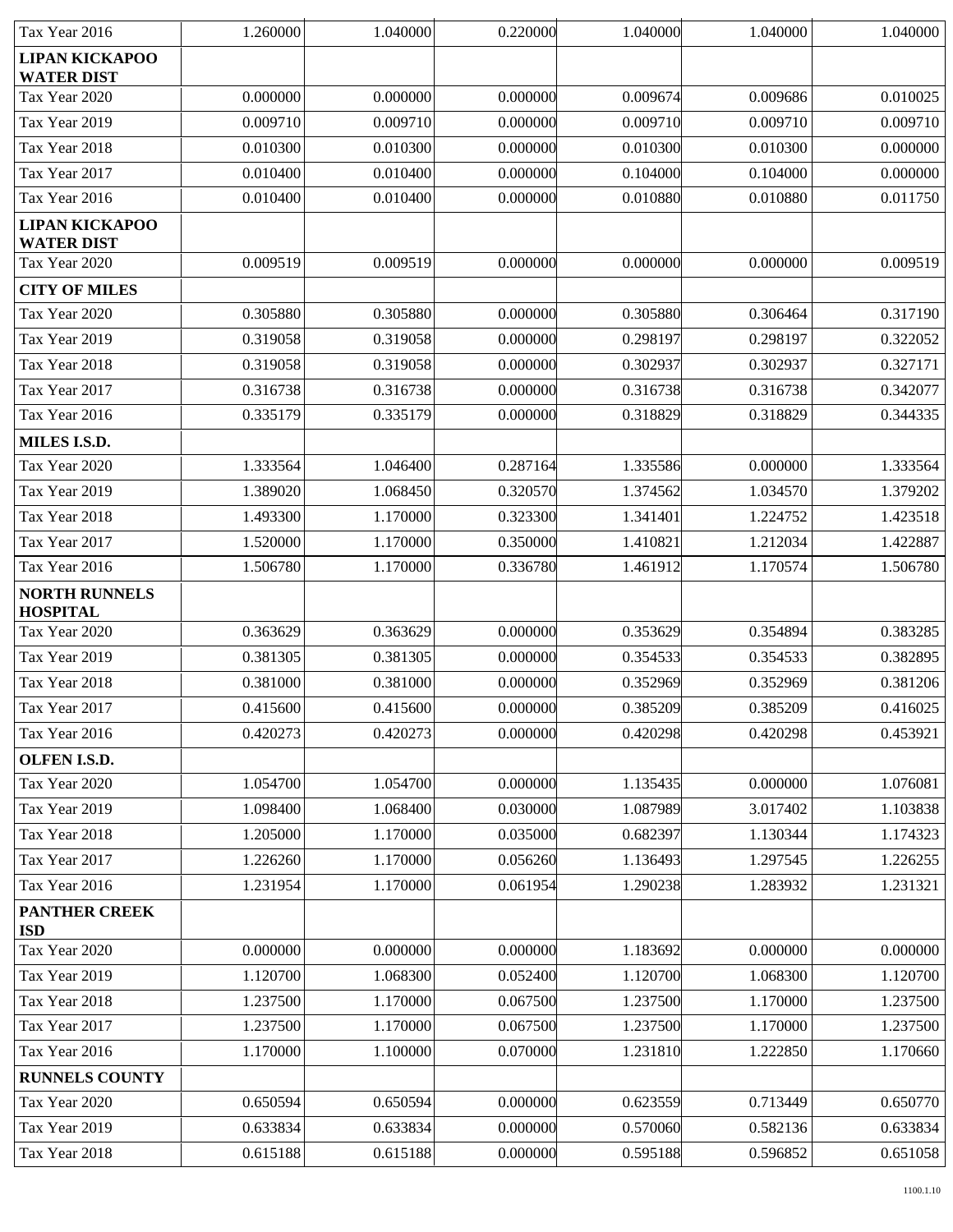| Tax Year 2017                                                                 | 0.693660 | 0.693660 | 0.000000 | 0.693660 | 0.666547 | 0.726876 |
|-------------------------------------------------------------------------------|----------|----------|----------|----------|----------|----------|
| Tax Year 2016                                                                 | 0.737215 | 0.705650 | 0.031565 | 0.737215 | 0.703182 | 0.798320 |
| <b>RUNNELS COUNTY</b><br><b>EMERGENCY</b><br><b>SERVICES DISTRICT</b>         |          |          |          |          |          |          |
| Tax Year 2020                                                                 | 0.038785 | 0.038785 | 0.000000 | 0.038785 | 0.038837 |          |
| Tax Year 2019                                                                 | 0.040000 | 0.040000 | 0.000000 | 0.045488 | 0.045488 | 0.049127 |
| Tax Year 2018                                                                 | 0.050000 | 0.050000 | 0.000000 | 0.056801 | 0.056801 | 0.061345 |
| Tax Year 2017                                                                 | 0.067110 | 0.067110 | 0.000000 | 0.067110 | 0.067105 | 0.072473 |
| Tax Year 2016                                                                 | 0.070000 | 0.070000 | 0.000000 | 0.066897 | 0.066897 | 0.072248 |
| <b>VALLEY CREEK</b><br><b>WATER</b><br><b>CONSERVATION</b><br><b>DISTRICT</b> |          |          |          |          |          |          |
| Tax Year 2020                                                                 | 0.000000 | 0.000000 | 0.000000 | 0.000000 | 0.000000 |          |
| <b>Valley Creek Water</b><br><b>Control District</b>                          |          |          |          |          |          |          |
| Tax Year 2020                                                                 | 0.047873 | 0.047873 | 0.000000 | 0.000000 | 0.000000 | 0.049959 |
| Tax Year 2019                                                                 | 0.048408 | 0.048408 | 0.000000 | 0.048408 | 0.048408 | 0.048408 |
| Tax Year 2018                                                                 | 0.050000 | 0.050000 | 0.000000 | 0.047300 | 0.050000 | 0.051000 |
| Tax Year 2017                                                                 | 0.050000 | 0.050000 | 0.000000 | 0.050000 | 0.050000 | 0.050000 |
| Tax Year 2016                                                                 | 0.050000 | 0.050000 | 0.000000 | 0.050000 | 0.050000 | 0.056100 |
| <b>CITY OF WINTERS</b>                                                        |          |          |          |          |          |          |
| Tax Year 2020                                                                 | 0.690938 | 0.690938 | 0.000000 | 0.652343 | 0.763713 | 0.690939 |
| Tax Year 2019                                                                 | 0.710000 | 0.710000 | 0.000000 | 0.679527 | 0.688977 | 0.752828 |
| Tax Year 2018                                                                 | 0.710000 | 0.710000 | 0.000000 | 0.662732 | 0.663991 | 0.725923 |
| Tax Year 2017                                                                 | 0.749392 | 0.749392 | 0.000000 | 0.716732 | 0.720137 | 0.788288 |
| Tax Year 2016                                                                 | 0.749392 | 0.749392 | 0.000000 | 0.749392 | 0.750192 | 0.820722 |
| WINTERS I.S.D.                                                                |          |          |          |          |          |          |
| Tax Year 2020                                                                 | 0.966400 | 0.966400 | 0.000000 | 0.977663 | 0.000000 | 0.956500 |
| Tax Year 2019                                                                 | 0.966400 | 0.966400 | 0.000000 | 0.958798 | 1.092316 | 0.970000 |
| Tax Year 2018                                                                 | 1.040000 | 1.040000 | 0.000000 | 0.878031 | 1.115524 | 1.155524 |
| Tax Year 2017                                                                 | 1.040000 | 1.040000 | 0.000000 | 0.954961 | 1.028602 | 1.068602 |
| Tax Year 2016                                                                 | 1.040000 | 1.040000 | 0.000000 | 1.177153 | 1.070927 | 1.040000 |

The county is providing this table of property tax rate information as a service to the residents of the county. Each individual taxing unit is responsible for calculating the property tax rates listed in this table pertaining to that taxing unit and providing that information to the county.

The **adopted tax rate** is the tax rate adopted by the governing body of a taxing unit.

The **maintenance and operations rate** is the component of the adopted tax rate of a taxing unit that will impose the amount of taxes needed to fund maintenance and operation expenditures of the taxing unit for the following year.

The **debt rate** is the component of the adopted tax rate of a taxing unit that will impose the amount of taxes needed to fund the taxing unit's debt service for the following year.

The **no-new-revenue tax rate** is the tax rate that would generate the same amount of revenue in the current tax year as was generated by a taxing unit's adopted tax rate in the preceding tax year from property that is taxable in both the current tax year and the preceding tax year.